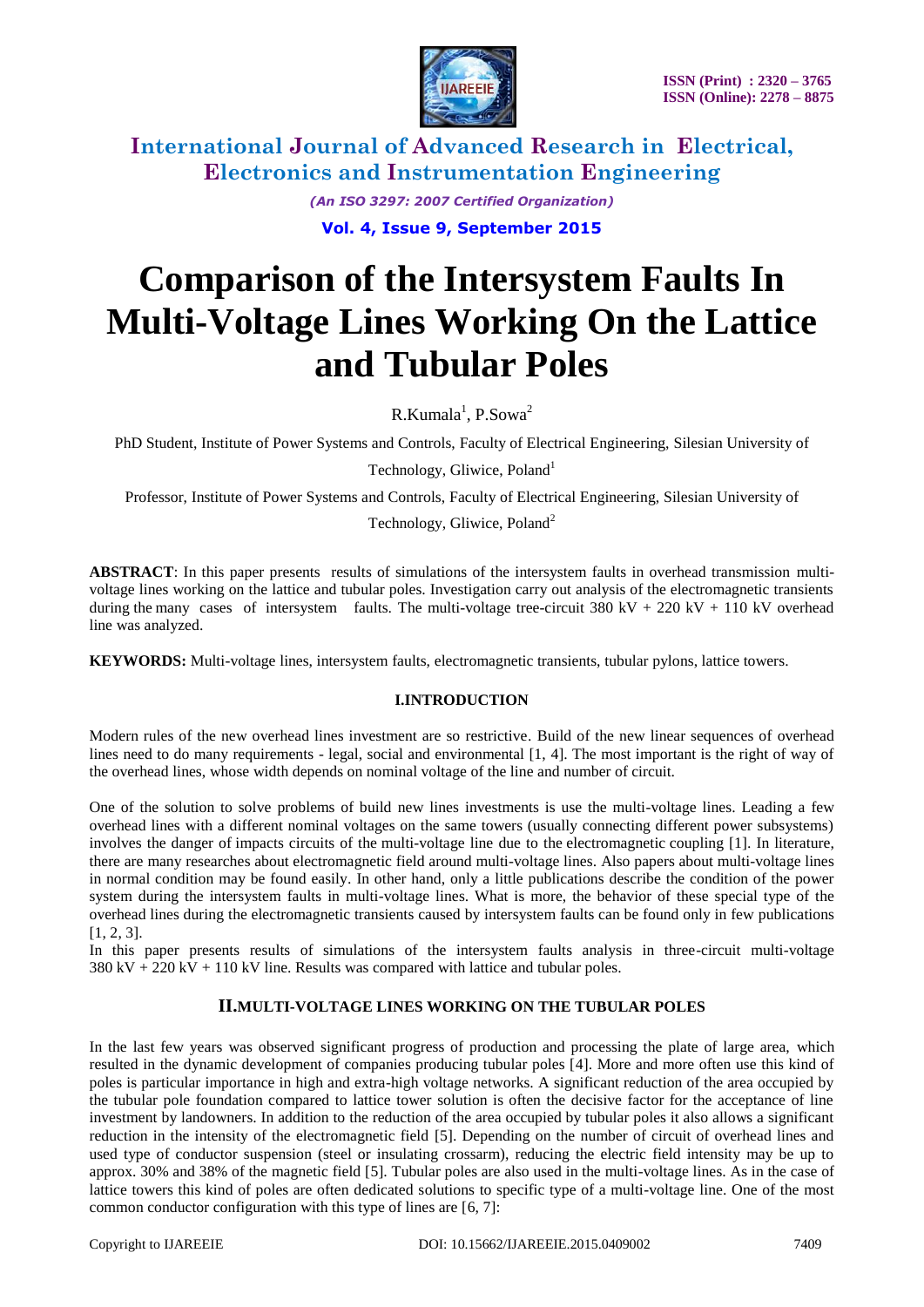

*(An ISO 3297: 2007 Certified Organization)*

## **Vol. 4, Issue 9, September 2015**

- horizontal configuration,
- vertical configuration,
- triangular configuration,
- zigzag configuration.

In practice, also meets mixed conductor configurations, e.g. vertical-horizontal or triangular-horizontal. The use of tubular poles allows a slight reduction in the electrical distance between the conductors of the various phases of the line compared to the lattice tower solution. The rest of the article examines the impact of reduced electrical distance between conductors working (by the use of tubular poles) for currents and voltages transients during the selected intersystem faults (faults between two or more circuits phase with different nominal voltage).

#### **III.ANALYSIS OF INTERSYSTEM FAULTS IN MULTI-VOLTAGE THREE-CIRCUIT 380 KV + 220 KV + 110 KV LINE**

Analyzed multi-voltage three-circuit lines high + extra-high voltage lines with a length of approx. 10 km:

- 380 kV: circuit No. 1 (designation "*T*1"),
- 220 kV: circuit No. 2 (designation "*T*2"),
- 110 kV: circuit No. 3 (designation "*T*3").

Fragment of the analyzed network system as shown in Fig.1. Conductor lines in the circuit No. 1 was modeled as a three-wire bundle, and in the circuit No. 2 as double-bundle.



Fig. 1 Fragment of the analyzed network

The geometric parameters of a structures for multi-voltage line was determined on example-based towers of multivoltage-lines and current standards [1, 7, 8]. The analyzes included two types of conductor configuration working in a multi-voltage line:

- horizontal configuration,
- triangular-horizontal configuration.

Comparison of support structures for horizontal conductor configuration work are compared in Fig. 2, and the triangular-horizontal conductor configuration in Fig. 3. In parentheses are the geometric parameters of the tubular poles. The use of tubular poles allowed to reduce the distance between the different phases of a multi-voltage line of 1.0 m for horizontal conductor configuration and 1.5 m for triangular-horizontal conductor configuration. Transient simulations were performed in ATPDraw (version 5.8), while the short-circuit calculation for determine initial symmetrical short-circuit power in the power supply nodes of each circuit of multi-voltage line was designated in the SCC Ind + kreator FW software (version 1 build 23).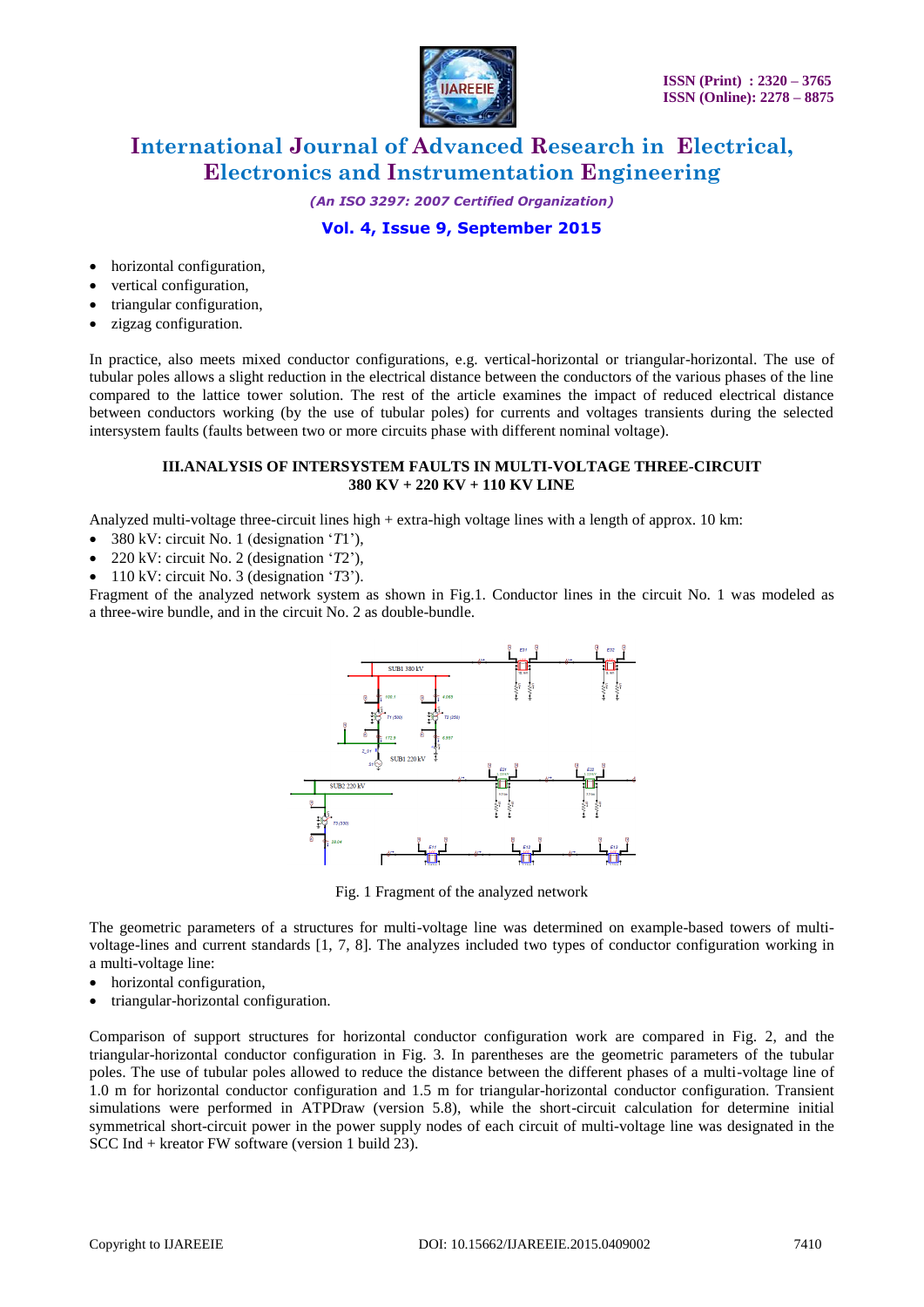

*(An ISO 3297: 2007 Certified Organization)*

**Vol. 4, Issue 9, September 2015**



Fig. 2 The geometric parameters of the towers with horizontal conductor configuration



Fig. 3 The geometric parameters of the towers with triangular-horizontal conductor configuration

The simulation length was set to 100 ms, due to the application of the Marti model [3]. Due to the number of circuit of the multi-voltage line and practical experience, the following types of intersystem faults was simulated:

 intersystem fault between the two circuits *T*1-*T*2 (designation "*IF*1") - breaking one phase of *T*1 and fault with the selected phase of *T*2 at the time  $t_f \sim 7$  ms,

 intersystem fault between the two circuits *T*1-*T*3 (designation "*IF*2") - breaking one phase of *T*1 and fault with the selected phase of *T*3 at the time  $t_f \sim 7$  ms,

 $\bullet$  intersystem fault between the two circuits *T*2-*T*3 (designation '*IF*3') - breaking one phase of *T*2 and fault with the selected phase of *T*3 at the time  $t_f \sim 7$  ms,

- intersystem fault between the all three circuits *T*1-*T*2-*T*3 (designation "*IF*4"):
- breaking one phase of *T*1 and fault with the selected phase of *T*2 at the time  $t_f \sim 7$  ms,
- breaking one phase of *T*2 and fault with the selected phase of *T*3 at the time  $t_f \sim 13$  ms,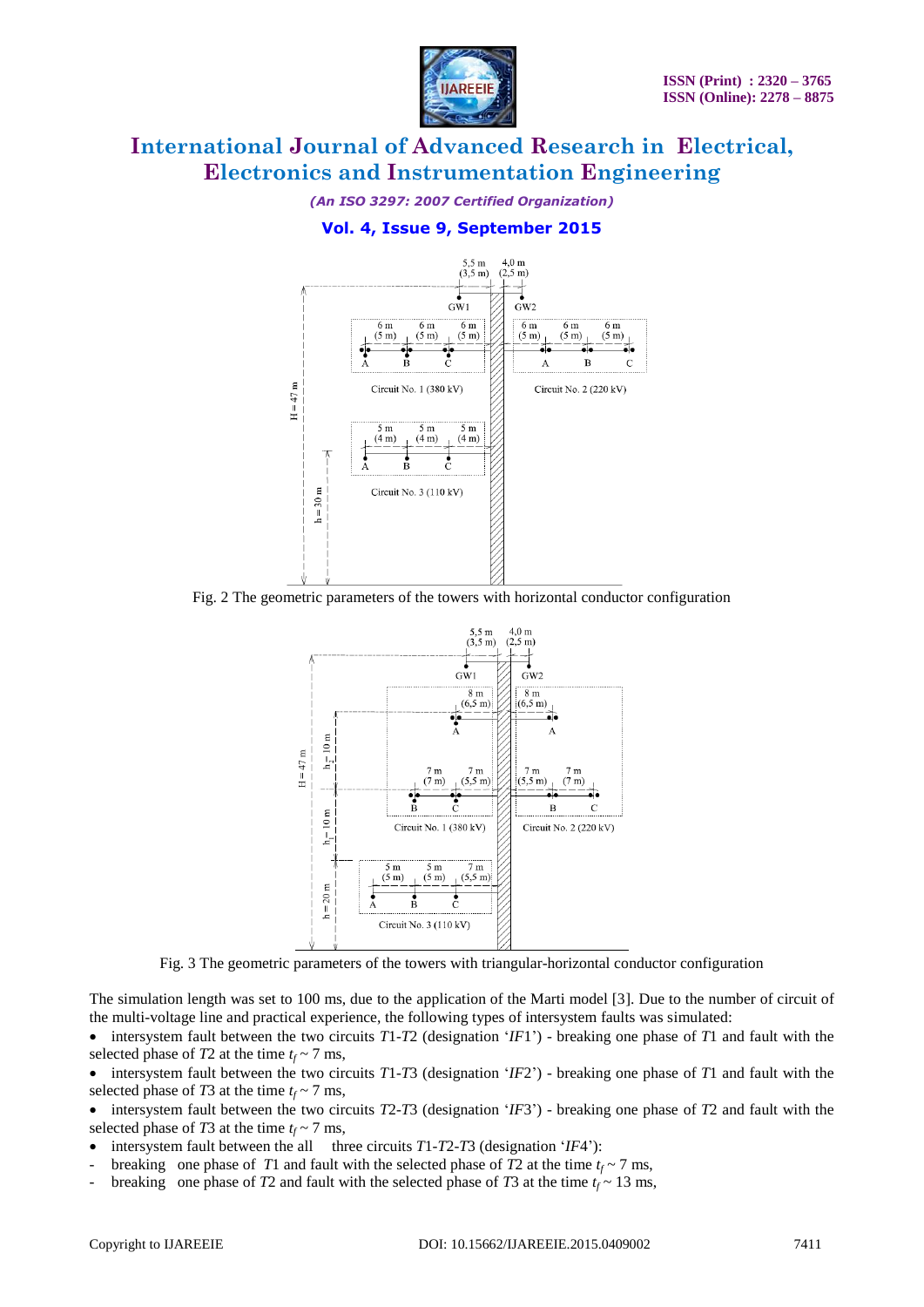

#### *(An ISO 3297: 2007 Certified Organization)*

## **Vol. 4, Issue 9, September 2015**

- intersystem fault between the all three circuits *T*1-*T*2-*T*3E and the ground (designation "*IF*4E"):
- breaking one phase of *T*1 and fault with the selected phase of *T*2 at the time  $t_f \sim 7$  ms,
- breaking one phase of *T*2 and fault with the selected phase of *T*3 at the time  $t_f \sim 13$  ms,
- breaking one phase of *T*3 and fault to ground at the time  $t_f \sim 15$  ms.

The study included an analysis of all possible combinations of intersystem faults between the different phases of a multi-voltage line. In addition to the faulted phases also verified currents and voltages transients in "healthy" phases. For the purposes of intersystem faults analysis identified the following factors:

 surge factor for intersystem faults defining change the value of the instantaneous voltage of the phase during the intersystem faults:

$$
k_{Tx} = \frac{u_{Tx}}{\sqrt{2}U_{nTx}}\tag{1}
$$

where  $k_{Tx}$ , is the overvoltage factor for intersystem fault ('*x*' indicates the number of the circuit).  $u_{Tx}$ , is the highest value of the instantaneous voltage during the intersystem fault in the circuit (kV).  $U_n$ , is the rated voltage of the circuit (kV).

factor determining the growth of current in the "healthy" phase:

$$
g_{hTx} = \frac{i_{gTx}}{i_{hTx}}\tag{2}
$$

where  $g_{hTx}$ , is the ratio of the instantaneous current in the 'healthy' phase during the intersystem fault and instantaneous current in normal operating condition ('*x*' indicates the number of the circuit).  $i_{gTx}$ , is the highest value of instantaneous current in the "healthy" phase during the intersystem fault (A). *ihTx* , is the highest value of instantaneous current in the "healthy" phase in normal operating condition (A).

Maximum instantaneous values of voltage and current, and calculated factors  $k_{Tx}$  and  $g_{hTx}$  for each circuit of multivoltage line as shown in tables I.I...II.IV. Table I.V summarizes the instantaneous currents of intersystem faults (currents flowing between faulted phases of circuits).

TABLE I.I. THE HIGHEST VALUES OF THE INSTANTANEOUS CURRENTS OF THE OF SELECTED PHASES AND FACTORS DETERMINING THE GROWTH OF HEALTHY PHASE CURRENTS DURING THE INTERSYSTEM FAULTS - VARIANT *IF***1**.

| $RZM/OZM: T1-T2/IF1$ |                      |                      |                     |                   |                   |                   |  |
|----------------------|----------------------|----------------------|---------------------|-------------------|-------------------|-------------------|--|
| RKW.                 | $\iota_{T1}$<br>(CB) | $\iota_{T2}$<br>(CB) | $\iota_{T3}$<br>. . | $g_{hT1}$<br>(CB) | $g_{hT2}$<br>(AB) | $g_{hT3}$<br>(AB) |  |
|                      | kA                   | kА                   | kA                  |                   |                   |                   |  |
| SK(P)                | 719                  | 6,34                 |                     | 5,69              | 23,74             | 13.21<br>13, 21   |  |
| SS(P)                | .19                  | 6,35                 | -                   | 5.70              | 23,46             | 13,38             |  |
| SK(TP)               | 7.26                 | 6,45                 |                     | <b>D.</b> 70      | 25,43             | 13.20             |  |
| SS(TP)               | 7,26                 | 6,45                 |                     | 2. ZC             | 25,36             | 13.20<br>ے کہ ا   |  |

where RZM/OZM, is the kind/indicates of intersystem fault. RKW is the type of pylon: SK(P) - lattice tower with horizontal configuration, SS(P) - tubular tower with horizontal configuration, SK(TP) - lattice tower with triangular-horizontal configuration, SS(TP) - tubular tower with triangular-horizontal configuration. A, B, C , are the phases of multi-voltage line. *T*1 , *T*2 , *T*3 are the circuits of multi-voltage line: 380 kV ( $T1$ ), 220 kV ( $T2$ ), 110 kV ( $T3$ ),  $i_T$ ,  $i_T$ ,  $i_T$  are the highest values of the instantaneous currents during the intersystem faults (in the parentheses show sequence for highest value of each quantity).

TABLE I.II. THE HIGHEST VALUES OF THE INSTANTANEOUS CURRENTS OF THE OF SELECTED PHASES AND FACTORS DETERMINING THE GROWTH OF HEALTHY PHASE CURRENTS DURING THE INTERSYSTEM FAULTS - VARIANT *IF***2** .

| $RZM/OZM: T1-T3/IF2$ |                      |                    |                      |                   |                   |                   |  |  |
|----------------------|----------------------|--------------------|----------------------|-------------------|-------------------|-------------------|--|--|
| RKW.                 | $\iota_{T1}$<br>(AB) | $\iota_{T2}$<br>٠. | $\iota_{T3}$<br>(AB) | $g_{hT1}$<br>(BC) | $g_{hT2}$<br>(BC) | $g_{hT3}$<br>(AB) |  |  |
|                      | kA                   | kA                 | kA                   |                   |                   |                   |  |  |
| SK(P)                | 1.51                 |                    | 6,91                 | 6,21              | 10,49             | 70,44             |  |  |
| SS(P)                | 7,52                 |                    | 6,92                 | 6,22              | 9,73              | 70,36             |  |  |
| SK(TP)               | 7,60                 |                    | 7,12                 | 6,39              | 10,17             | 75,32             |  |  |
| SS(TP)               | 7,61                 |                    | 7,12                 | 6,39              | 10,33             | 74,69             |  |  |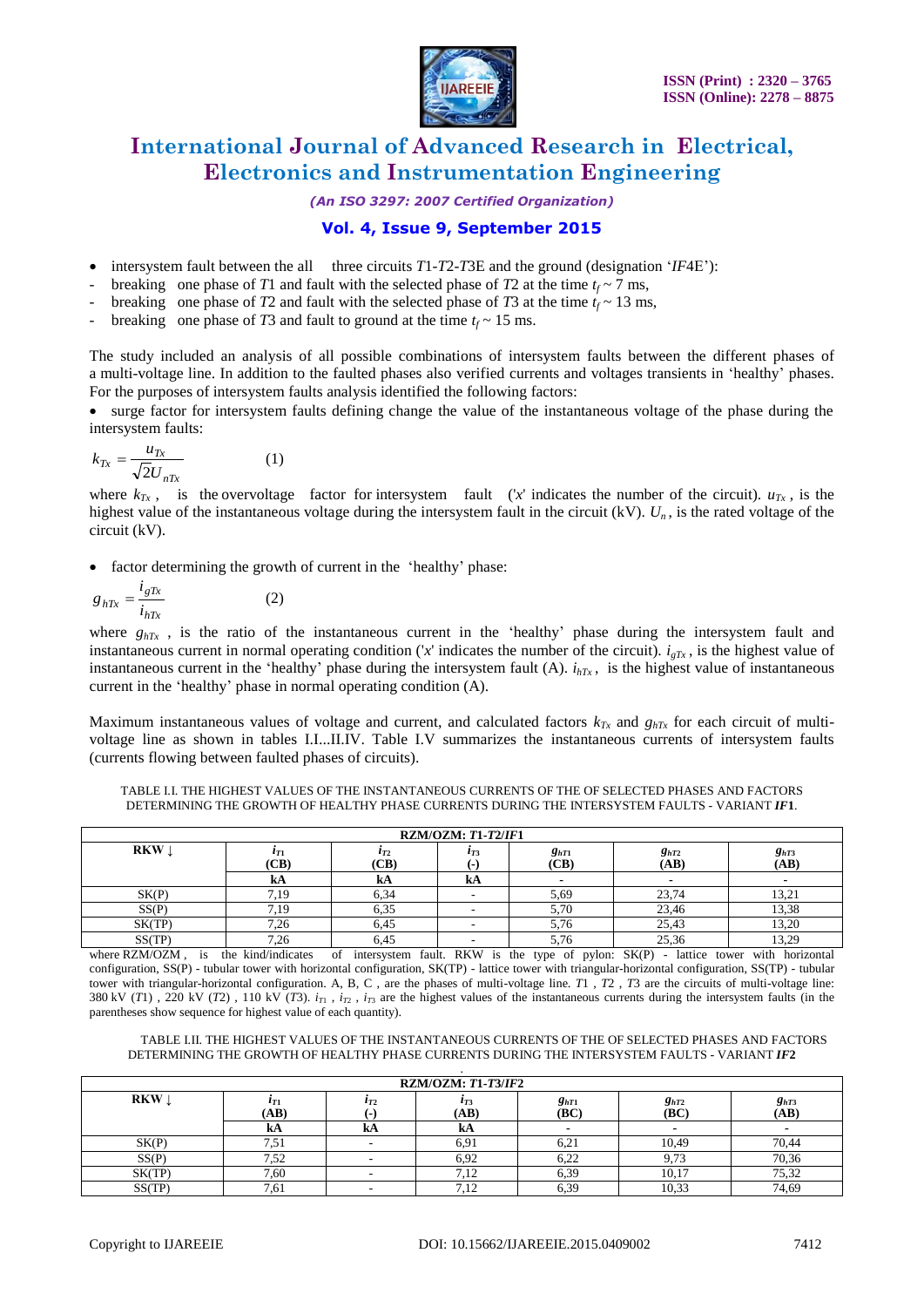

*(An ISO 3297: 2007 Certified Organization)*

## **Vol. 4, Issue 9, September 2015**

TABLE I.III. THE HIGHEST VALUES OF THE INSTANTANEOUS CURRENTS OF THE OF SELECTED PHASES AND FACTORS DETERMINING THE GROWTH OF HEALTHY PHASE CURRENTS DURING THE INTERSYSTEM FAULTS - VARIANT *IF***3**.

| <b>RZM/OZM: T2-T3/IF3</b> |          |                 |                  |                   |                          |                   |  |  |
|---------------------------|----------|-----------------|------------------|-------------------|--------------------------|-------------------|--|--|
| RKW.                      | $l_{T1}$ | $l_{T2}$<br>AC) | $l_{T3}$<br>(AC) | $g_{hT1}$<br>(BC) | $g_{hT2}$<br>(BC)        | $g_{hT3}$<br>(AB) |  |  |
|                           | КA       | kA              | kA               |                   | $\overline{\phantom{a}}$ |                   |  |  |
| SK(P)                     |          | 9,30            | 9,51             | .44               | 23,17                    | 75,79             |  |  |
| SS(P)                     |          | 9.30            | 9,53             | .44               | 23,60                    | 75,73             |  |  |
| SK(TP)                    |          | 9.54            | 9,89             | 1.41              | 25.66                    | 81.98             |  |  |
| SS(TP)                    |          | 9,54            | 9,90             | 1,41              | 25,83                    | 81,12             |  |  |

TABLE I.IV. THE HIGHEST VALUES OF THE INSTANTANEOUS CURRENTS OF THE OF SELECTED PHASES AND FACTORS DETERMINING THE GROWTH OF HEALTHY PHASE CURRENTS DURING THE INTERSYSTEM FAULTS - VARIANT *IF***4** AND *IF***4***E*.

| RZM/OZM: T1-T2-T3/IF4   |                                |                   |                   |                    |                          |                    |  |  |
|-------------------------|--------------------------------|-------------------|-------------------|--------------------|--------------------------|--------------------|--|--|
| <b>RKW</b> $\downarrow$ | $i_{T1}$<br>(BCA)              | $i_{T2}$<br>(BCA) | $l_{T3}$<br>(BCA) | $g_{hT1}$<br>(BCA) | $g_{hT2}$<br>(BCA)       | $g_{hT3}$<br>(BCA) |  |  |
|                         | kA                             | kA                | kA                | $\blacksquare$     | $\blacksquare$           | $\blacksquare$     |  |  |
| SK(P)                   | 7,77                           | 6,87              | 9,37              | 8,01               | 27,34                    | 92,10              |  |  |
| SS(P)                   | 7,78                           | 6.88              | 9,39              | 8,01               | 27,50                    | 99,66              |  |  |
| SK(TP)                  | 7,83                           | 6,97              | 9,66              | 8,24               | 25,40                    | 92,04              |  |  |
| SS(TP)                  | 7,83                           | 6,98              | 9,67              | 8,23               | 25,39                    | 92,26              |  |  |
|                         | <b>RZM/OZM: T1-T2-T3E/IF4E</b> |                   |                   |                    |                          |                    |  |  |
| $RKW \downarrow$        | $i_{T1}$<br>(BCA)              | $i_{T2}$<br>(BCA) | $l_{T3}$<br>(BCA) | $g_{hT1}$<br>(BCA) | $g_{hT2}$<br>(BCA)       | $g_{hT3}$<br>(BCA) |  |  |
|                         | kA                             | kA                | kA                | $\blacksquare$     | $\overline{\phantom{a}}$ | $\blacksquare$     |  |  |
| SK(P)                   | 7,52                           | 7,06              | 9,93<br>$/5,30*$  | 7,99               | 27,38                    | 90,06              |  |  |
| SS(P)                   | 7,53                           | 7.08              | 9.95<br>$/5.31*$  | 8,01               | 27,54                    | 90,10              |  |  |
| SK(TP)                  | 7,56                           | 7,12              | 10,31<br>$/5,40*$ | 8,23               | 25,33                    | 80,90              |  |  |
| SS(TP)                  | 7,57                           | 7.13              | 10,32<br>$/5,42*$ | 8,23               | 25,43                    | 80,53              |  |  |

\* indicates the part of short-circuit current in circuit *T*3 flowing to the ground.

TABLE I.V. THE HIGHEST VALUES OF THE INSTANTANEOUS INTERSYSTEM CURRENTS (ALL VARIANTS).

| <b>RKW</b> $\downarrow$ | $l_{IF1}$<br>(CB) | $i_{IF2}$<br>(AB) | $l_{IF3}$<br>(AC) | $l_{IF4}$<br>(BCA) | $i_{IF4E}$<br>(BCA) |
|-------------------------|-------------------|-------------------|-------------------|--------------------|---------------------|
|                         | kA                | kA                | kA                |                    |                     |
| SK(P)                   | 12,77             | 13,48             | 18,69             | 14,36              | 13,58               |
|                         |                   |                   |                   | /18,39             | /17,46              |
| SS(P)                   | 12,78             | 13,48             | 18,70             | 14,37              | 13,59               |
|                         |                   |                   |                   | /18,42             | /17,47              |
| SK(TP)                  | 12,83             | 13,59             | 18,97             | 14,41              | 13,61               |
|                         |                   |                   |                   | /18.57             | /17,53              |
| SS(TP)                  | 12,83             | 13,59             | 18,98             | 14,42              | 13,62               |
|                         |                   |                   |                   | /18,56             | /17,53              |

where  $i_{Ifx}$ , is the highest values of the instantaneous intersystem current between two circuits of multi-voltage line. For the intersystem fault mark as *IF*4 and *IF*4*E* given two values - first for the intersystem current between circuits *T*1-*T*2 and second for intersystem current between circuits *T*2-*T*3.

For the all tables (I.I...I.IV) with results of the maximum instantaneous current in "healthy" and faulted phases the differences between tubular and lattice towers are irrelevant. This situation is for all analysis type of intersystem faults. The same conclusion is for the intersystem currents value from table I.V. The largest difference between results for the tubular SS(P) and lattice towers SK(P) was noticed for the  $g<sub>hT3</sub>$  factor -- about 8% (intersystem fault mark as *IF4*, table I.IV).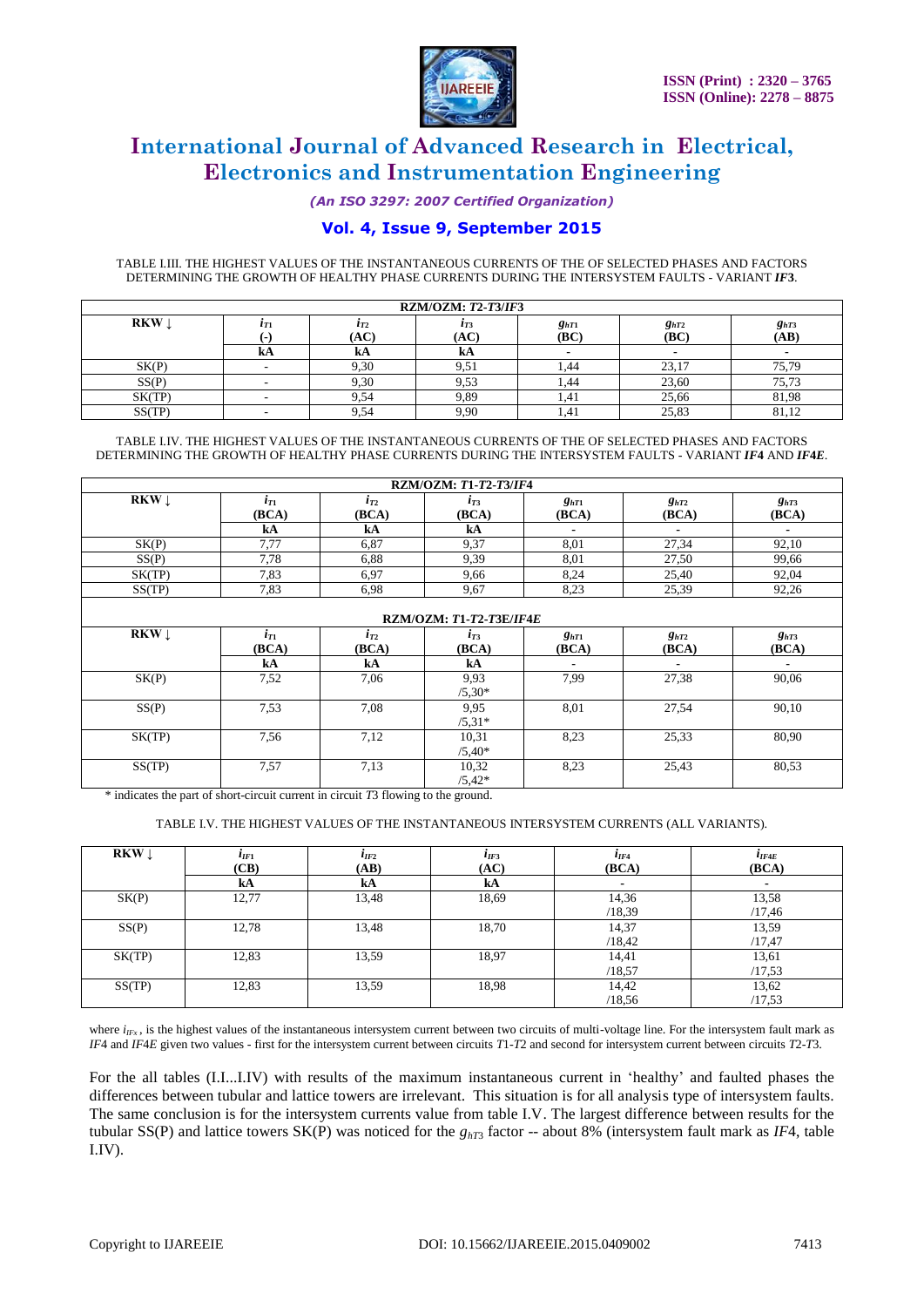

*(An ISO 3297: 2007 Certified Organization)*

## **Vol. 4, Issue 9, September 2015**

TABLE II.I. THE HIGHEST VALUES OF THE INSTANTANEOUS VOLTAGES OF THE OF SELECTED PHASES AND OVERVOLTAGES FACTOR DURING THE INTERSYSTEM FAULTS - VARIANT *IF***1**.

| $RZM/OZM: T1-T2/IF1$ |                  |                 |                  |                  |                  |                          |  |  |
|----------------------|------------------|-----------------|------------------|------------------|------------------|--------------------------|--|--|
| <b>RKW</b>           | $u_{T1}$<br>(CB) | $u_{T2}$<br>CB) | $u_{T3}$<br>(AB) | $k_{T1}$<br>(CB) | $K_{T2}$<br>(CB) | $K_{T3}$<br>(AB)         |  |  |
|                      | kV               | kV              | kV               |                  | $\blacksquare$   | $\overline{\phantom{a}}$ |  |  |
| SK(P)                | 657.48           | 493.74          | 210,51           | 1,20             | 1,59             | 1,35                     |  |  |
| SS(P)                | 657.65           | 495.56          | 211.25           | 1,20             | 1,59             | 1,36                     |  |  |
| SK(TP)               | 656.06           | 486.39          | 203.77           | 1.20             | 1,57             | 1,31                     |  |  |
| SS(TP)               | 656.46           | 488.98          | 204.88           | 1,20             | 1,58             | $\gamma$<br>1,52         |  |  |

TABLE II.II. THE HIGHEST VALUES OF THE INSTANTANEOUS VOLTAGES OF THE OF SELECTED PHASES AND OVERVOLTAGES FACTOR DURING THE INTERSYSTEM FAULTS - VARIANT *IF***2**.

| $RZM/OZM: T1-T3/IF2$ |                  |                  |                  |                       |                       |                  |  |  |
|----------------------|------------------|------------------|------------------|-----------------------|-----------------------|------------------|--|--|
| <b>RKW</b>           | $u_{T1}$<br>(CB) | $u_{T2}$<br>'CB) | $u_{T3}$<br>(CB) | $\kappa_{T1}$<br>(CB) | $\kappa_{T2}$<br>(CB) | $K_{T3}$<br>(CB) |  |  |
|                      | kV               | k٧               | kV               |                       | ٠                     | $\blacksquare$   |  |  |
| SK(P)                | 645,47           | 369.17           | 552,1            | 1.18                  |                       | 3,56             |  |  |
| SS(P)                | 645,38           | 369,87           | 553.2            | 1.18                  | 1.19                  | 57<br>. پ. پ     |  |  |
| SK(TP)               | 645.61           | 364.66           | 546.72           | 1.18                  | 1.18                  | 352<br>ے د.و     |  |  |
| SS(TP)               | 645,37           | 365,84           | 548,10           | 1,18                  | 1,18                  | 3.JJ             |  |  |

TABLE II.III. THE HIGHEST VALUES OF THE INSTANTANEOUS VOLTAGES OF THE OF SELECTED PHASES AND OVERVOLTAGES FACTOR DURING THE INTERSYSTEM FAULTS - VARIANT *IF***3**.

| <b>RZM/OZM: T2-T3/IF3</b> |                  |                  |                  |                  |                  |                  |  |  |
|---------------------------|------------------|------------------|------------------|------------------|------------------|------------------|--|--|
| RKW                       | $u_{T1}$<br>(CB) | $u_{T2}$<br>(CB) | $u_{T3}$<br>(CB) | $K_{T1}$<br>(CB) | $K_{T2}$<br>(CB) | $K_{T3}$<br>(CB) |  |  |
|                           | kV               | kV               | kV               |                  |                  |                  |  |  |
| SK(P)                     | 554,99           | 390.40           | 300,17           | 1,02             | 1,26             | 94               |  |  |
| SS(P)                     | 557,15           | 390,38           | 300.67           | 1.02             | 1.26             | 1.94             |  |  |
| SK(TP)                    | 555.48           | 389.98           | 298,09           | 1,02             | 1,26             | 1,92             |  |  |
| SS(TP)                    | 555,71           | 389,75           | 298,68           | 1,02             | 1,26             | 1,93             |  |  |

#### TABLE II.IV. THE HIGHEST VALUES OF THE INSTANTANEOUS VOLTAGES OF THE OF SELECTED PHASES AND OVERVOLTAGES FACTOR DURING THE INTERSYSTEM FAULTS - VARIANTS *IF***4** AND *IF***4***E*.

**RZM/OZM:** *T***1-***T***2-***T***3/***IF***4 RKW**  $\downarrow$  *u*<sub>T1</sub> **(BCA)** *uT***<sup>2</sup> (BCA)** *uT***<sup>3</sup> (BCA)** *kT***<sup>1</sup> (BCA)** *kT***<sup>2</sup> (BCA)** *kT***<sup>3</sup> (BCA) kV kV kV - - -** SK(P) 694,07 | 579,60 | 442,49 | 1,27 | 1,87 | 2,85 SS(P) 693,50 578,84 443,57 1,27 1,87 2,86 SK(TP) 693,48 577,03 442,18 1,27 1,86 2,85 SS(TP) | 692,82 | 576,05 | 442,47 | 1,27 | 1,86 | 2,85 **RZM/OZM:** *T***1-***T***2-***T***3E/***IF***4***E* **RKW**  $\downarrow$  *u*<sub>T1</sub> **(BCA)**  $u_T$ **(BCA)**  $u_{T}$ **(BCA)**  $k_{T1}$ **(BCA)**  $k_{T2}$ **(BCA)**  $k_{T3}$ **(BCA) kV kV kV - - -** SK(P) 694,07 | 579,60 | 442,49 | 1,27 | 1,87 | 2,85 SS(P) 693,50 578,84 443,57 1,27 1,87 2,86 SK(TP) 693,48 577,03 442,18 1,27 1,86 2,85 SS(TP) 692,82 576,05 442,47 1,27 1,86 2,85

For the all tables (II.I...II.IV) with results of the maximum instantaneous voltage in "healthy" and faulted phases the differences between tubular and lattice towers are minimal -- less than for current results (table I.I...I.V). For all analysis type of intersystem faults the difference between results for the tubular and lattice towers is less than 1%  $(k<sub>r</sub>$  factors).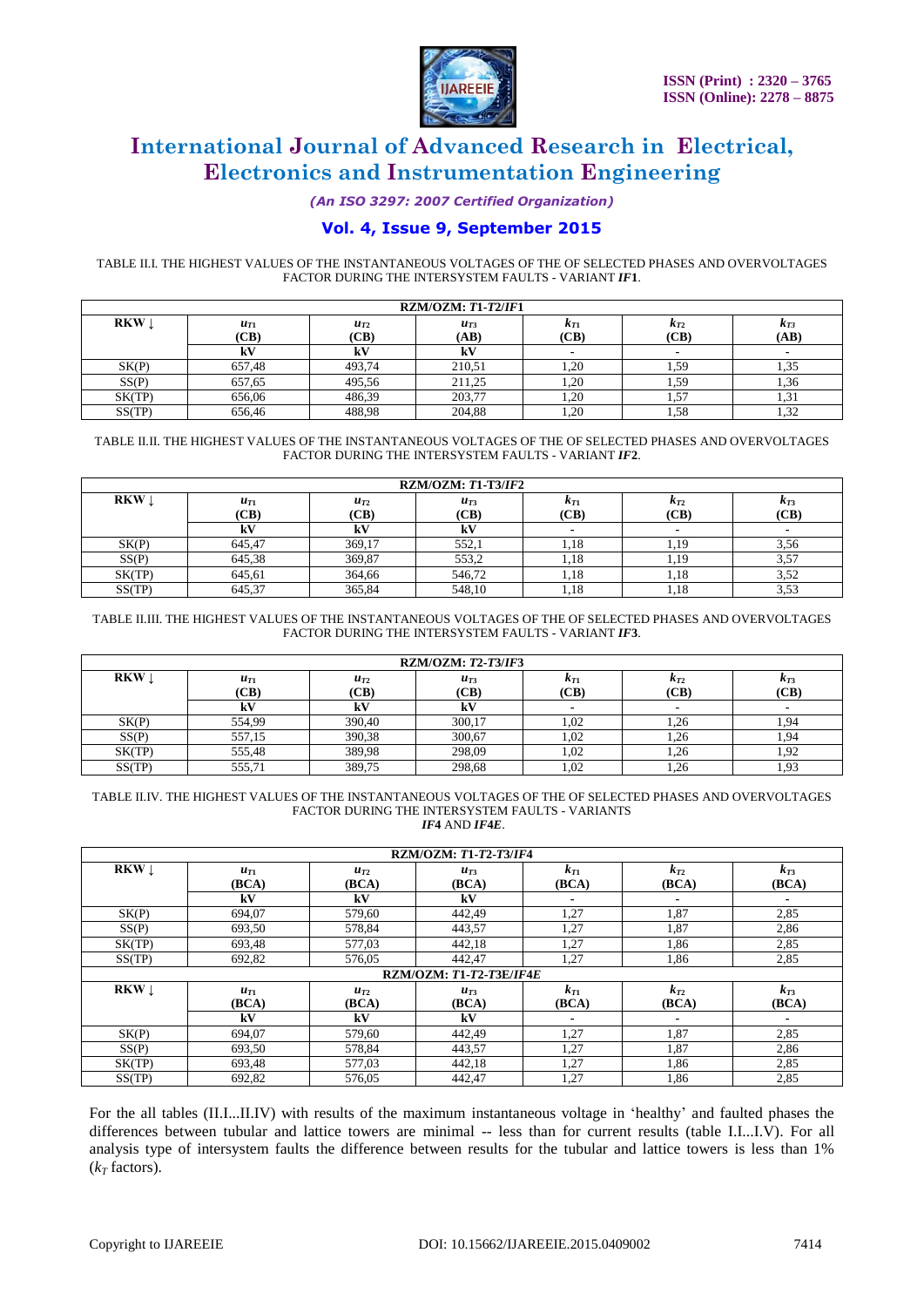

*(An ISO 3297: 2007 Certified Organization)*

## **Vol. 4, Issue 9, September 2015**

The fig. 4...8 show the current and voltage transients in faulted and "healthy" phases of multi-voltage line. Due to fault between all circuit of the multi-voltage, as a variant of intersystem fault *IF*4*E* was selected.



Fig. 4 The voltage transients in circuit *T*3 (380 kV) during the intersystem fault *IF*4*E*

In the fig 4, it shown influence of the intersystem fault in phase B for the "healthy" phases of the 380 kV system. In the phase A, the largest increase of the voltage was observed. The reason of this situation is the moment of the simulated time of the intersystem fault. For the 380 kV system the instantaneous value of the "healthy" phases are higher than faulted one (phase B). For the 220 kV and 110 kV systems situations are reverse.



Fig. 5 The voltage transients in circuit *T*2 (220 kV) during the intersystem fault *IF*4*E*

Figure 5 presents voltage condition in circuit *T*2. For the "healthy" phases (phases A and B) the high-frequency components are observed. The similar situation is for the faulted phase (phase C), but for this phase more highfrequency components were noticed. After four period (80 ms) this components are disappear.



Fig. 6 The voltage transients in circuit *T*3 (110 kV) during the intersystem fault *IF*4*E*

The biggest overvoltages conditions were observed in circuit with the lowermost rated voltage - circuit T3 (110 kV). The value of the overvoltage factor is  $k_{T3} = 2.86$ . It's mean that instantaneous value of the voltage in faulted phase (phase A) is almost three times higher than rated voltage of the circuit. Figure 6 shows this situation.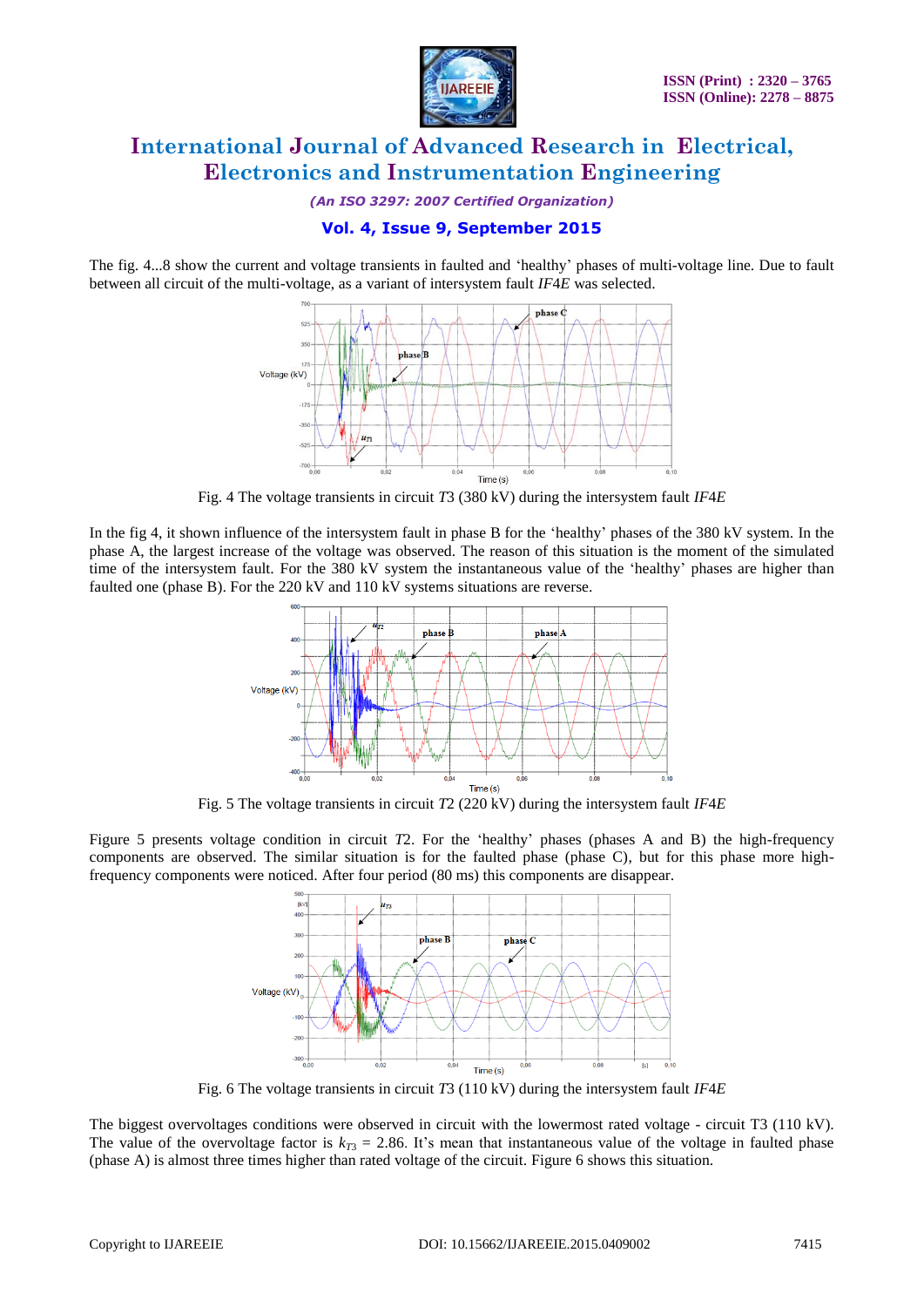

#### *(An ISO 3297: 2007 Certified Organization)*

## **Vol. 4, Issue 9, September 2015**



Fig. 7 The current transients in faulted phases of all three circuits during the intersystem fault *IF*4*E*

Maximum instantaneous value of the intersystem currents was noticed between circuits *T*1 and *T2* ( $i_{IF(T1,T2)}$ ). This current also has the biggest steady-state value. For the initial part of the transients the high-frequency components were noticed. Contents of the high-frequency components are the biggest in first period of the intersystem fault and is lower than in voltage transients. All the current transients in faulted phase is presented in the fig 7.



Fig. 8 The current transients in "healthy" phases of all three circuits during the intersystem fault *IF*4*E*

During the intersystem fault between all three systems of the multi-voltage line also dynamically changes of the values were observed for the currents in "healthy" phases. Because of the lower rated voltage, the most significant changes were appeared in 100 kV system. For the system with higher rated voltage (circuit *T*3, 380 kV) the time duration of the transient phenomena is much longer than in 220 kV and 110 kV systems.

#### **VI.CONCLUSION**

Based on the analysis on the comparison of the simulation of selected types of intersystem faults in the three-circuit multi-voltage 380 kV + 220 kV + 110 kV line working on lattice and tubular poles it is concluded that:

• from the standpoint of overvoltages factor  $k_T$  reducing the distance between the electrical conductors working doesn't matter. This property is confirmed in all the analyzed types of intersystem faults. The difference between value of the overvoltages for the line working on the lattice and tubular poles in any of the analyzed variants short circuit does not exceed 1%.

 reduce the distance between the conductors has no effect on the instantaneous values of intersystem fault currents  $i_{IF}$  and instantaneous currents  $i_{Tx}$ , independently of intersystem fault. Differences of less than 0.1% at these values of short-circuit currents range (from a few to several kA) have no meaning.

 $\bullet$  from the standpoint of the overcurrent in the 'healthy' phases  $g_{hT}$  noticeable difference between these values of the instantaneous current occurs for a intersystem fault *IF*4 (intersystem fault between all three circuit of multi-voltage line without the ground) and is approx. 8%. It should be noted, however, that with tens of times increase of current growth in this type of intersystem fault this difference does not matter. For other types of intersystem faults differences in the coefficients *ghTx* of lattice and tubular poles does not exceed 2%.